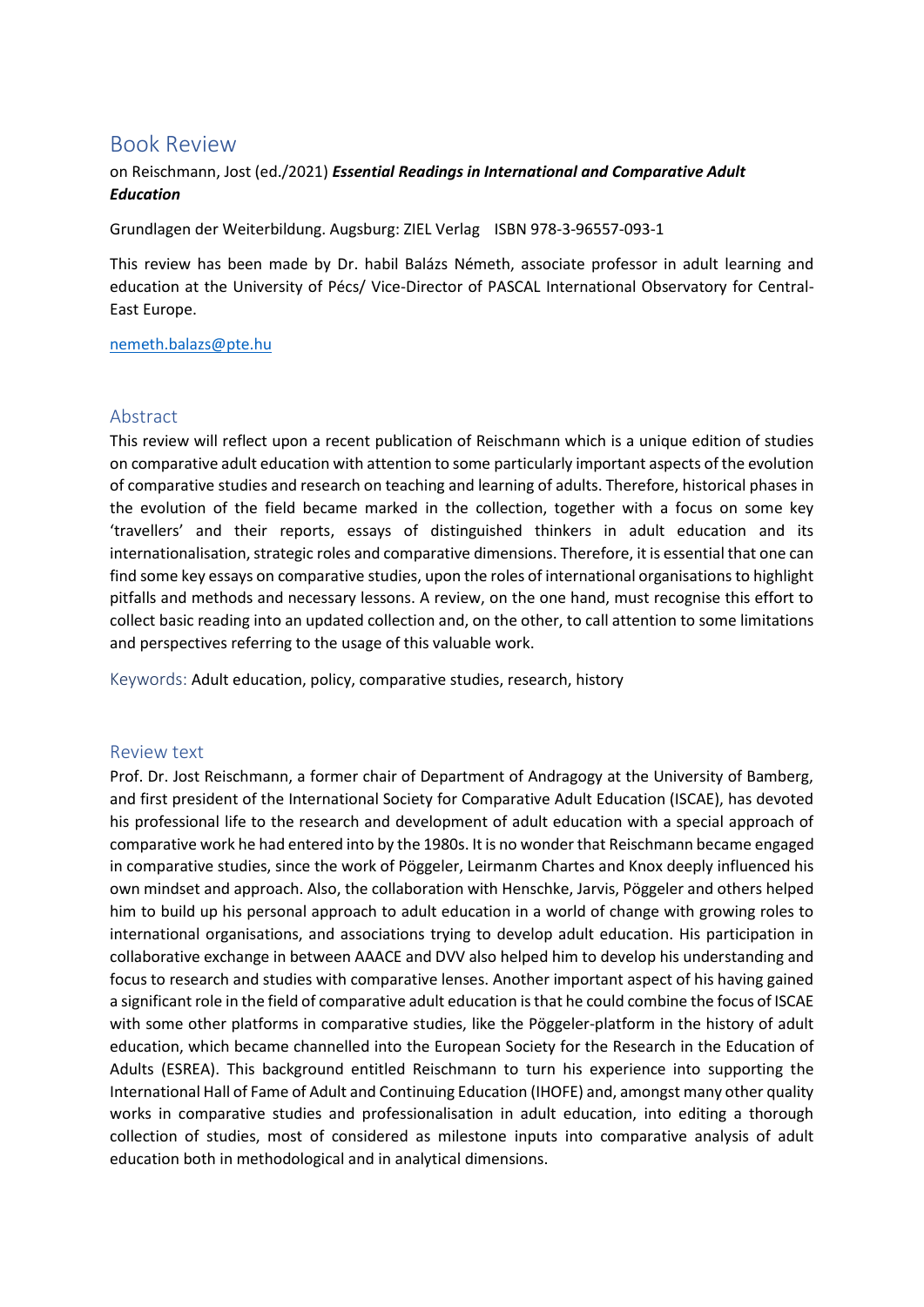It is no wonder that the foreword of Tom Sork, current president of ISCAE, drew a rather clear line of explanation why such a collection of studies would be necessary to provide a good source of studies and analytical works of adult education in a world of accelerated international collaboration and partnerships.<sup>1</sup>

At the same time the preface of the collections made by Reischmann made it clear that historical models of knowledge transfer from university extension in the UK to encounter groups in the US have demonstrated the impact of good examples why the learning and education of adults could be beneficial at both local and global levels, however, we should understand not only similarities and differences in the usage of community platforms as models in adult learning and education, but also to recognise some basic reasons for them to occur from the original to the ones as "borrowed". Reischmann clearly pointed upon the roles of cross-cultural communication, international partnerships and discoveries as part of travels and exchange in the quality improvement of the field of adult education with better understanding.<sup>2</sup>

The promotion and development of international comparative adult education have been enhanced through special events of conferences and seminars in comparative education, comparative adult education, ISCAE and that of CONFINTEA V. in between the 1980s and late 1990s. 'Essential readings', as the title of this collection would signal, may help documenting the long, but serious path of comparative perspective with concrete examples. Another driver of making this collection to come true was that there was a real need to get older/classical texts of the field accessible in one set. However, a good influential reason was to help young scholars in adult learning and education to receive an accessible collection to provide reasonable documents as standards of comparative work representing methodology.<sup>3</sup> Reischmann edited incorporated papers by providing introductory notes to each of them so as to draw a wider context to each paper and, thereby, to help understanding comparative aspects. It was a rather direct and clear intention to collect particular historical papers from distinguished authors in order to enlighten the evolution and progress of international and comparative studies in adult education.<sup>4</sup>

The collection of Reischmann formulated some specific readings to mark stages, 'episodes' and challenging dimensions of international and comparative adult education. Furthermore, another remarkable intention was to collect studies that would resonate some country-specific comparison trying to identify some trends and issues to be related to our own countries' developments and challenging issues, like borrowing effective models and/or adapting them to some new environments.

A significant attention was made to the limitations having been generated by the professional languages used in international and comparative studies in which English became a dominant tool of knowledge transfer and analysis, however, some other languages also played their own roles in national, regional and local dimensions. (e.g. the role of Danish, Dutch and Swedish were rather limited to regional focuses) signalled particular contexts of limitation and choices for regional developments and innovations.<sup>5</sup>

<sup>&</sup>lt;sup>1</sup> Foreword by Tom Sork, ISCAE president, p. 7.

<sup>2</sup> Preface made by Reischmann, p. 9.

<sup>&</sup>lt;sup>3</sup> ibid

<sup>4</sup> Preface made by Reischmann, p. 10.

<sup>5</sup> Preface made by Reischmann, p. 11.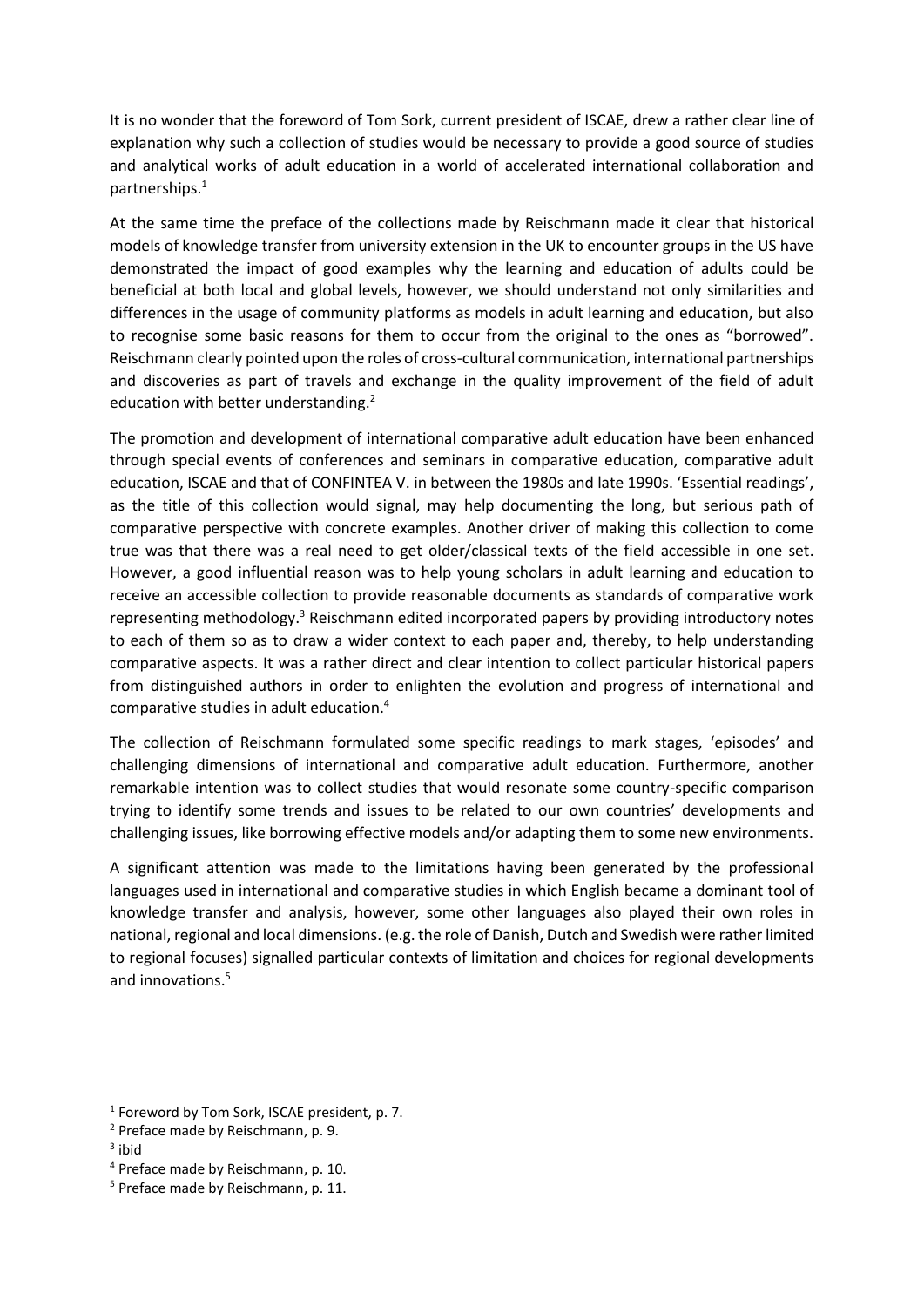Moreover, Reischmann was accurate to indicate other challenges related to traps and pitfalls as consequence of limitedness or misuse of data, personal blindness, political correctness, and misunderstanding of language, amongst some other issues to turn meaning into unwanted or unidentified fields.

The scale of selection was rather limited to some earlier planned length and total number of words in general, yet the collection intended to imply all those papers which marked the vision and action in international and comparative adult education be related to internationalisation and development as consequence of developments and cross-structural implications from content, to structure and from methods to resources. It was a great challenge to group those papers by generating categories for topics recognised as relevant to the collection with some intentional orientations to cover up content, structure and research categories.

As for the structure of this collection, Reischmann provided intentional groups/topics of papers to demonstrate issues and contexts, however, one may consider that those groups/topics not only helps understanding the roles and mission of adult education with comparative approaches, but may generate tension upon trying to identify and understand trends and issues within this particular field of adult learning and education and related research and analytical work. The following chapters were created by the author:

- Foreword and Preface
- History, Development
- Travellers and their reports
- International, Program Reports, Country Reports, Juxtaposition
- Comparative Studies
- International Organisations and Institutions
- Reflections on Pitfalls and Methods
- Lessons learned
- Epilogue
- Observation and Perspectives.

Let me be clear upon the structure and underline that the above framework helped Reischmann to make use of his experience in international and comparative work in adult learning ad education and turn this to a good set of problem areas to resonate the complexity and manyfold aspects of international and comparative studies in adult education. Accordingly, it also turned out the accelerated internationalisation in adult education also had its rises and falls, while international focused in our field became rather specific and broad in research works emphasized by a good wave of internationalisation to start by 1993 and move beyond expectations after the Millennium.

This collection of Reischmann, entitled as 'Essential Readings' allows us to estimate and recognise the impact of adult education and its internationalisation to promote participation, performance and partnerships as part of welfare and well-being in a number of advanced societies, but also to resonate ongoing struggles in adult learning and education to prioritise inclusion, equity and ethical concerns embedded into the citizenship discourse. Reischmann was rather accurate in forming his chapters, but also to get them balanced throughout his collection. One may consider this collection as unfinished or incomplete, however, it was a remarkable attempt to connect past, present and future in adult learning and education so as to underline changing roles and mission of international and comparative adult education whereby difference and similarities in delivery modes, structures, methods, means and strategic focuses may keep this field as complex to depend on country/region/locality and cultures of people having engaged in the process of collecting and sharing good knowledge as adult learners.